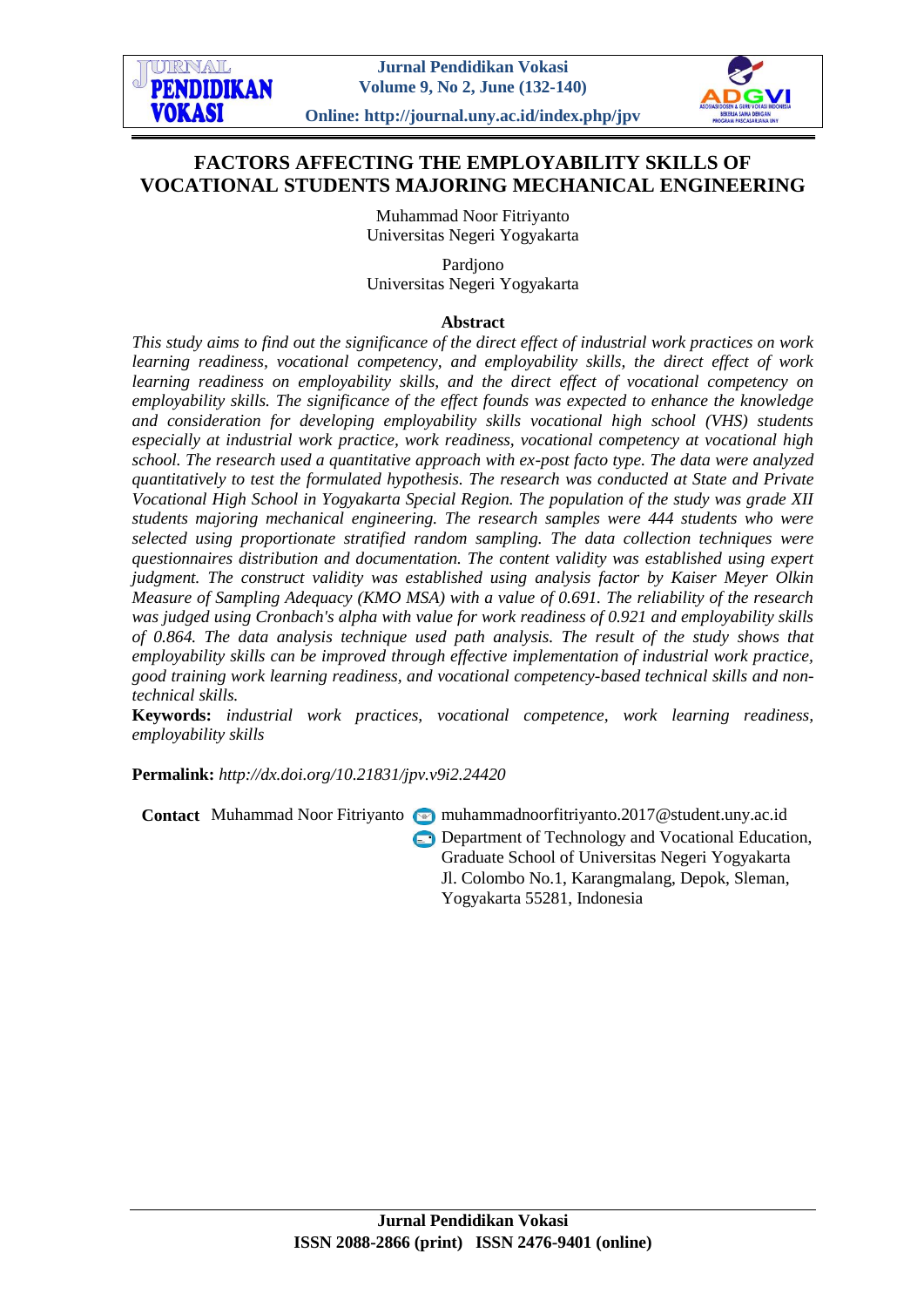#### **INTRODUCTION**

In the 21st century today, there have been many changes in technological progress and the increasing number of job seekers who are mostly young people. These changes lead to increasingly fierce competition in terms of preparing labor or human resources. Vocational High School (VHS) is one of the educational channels in Indonesia to prepare students to get jobs through mastering skills relevant to the world of work.

Many factors cause vocational school graduates still do not get a job after graduating. The focused factor is in terms of soft skills owned by vocational students, which is also known as employability skills. Factors that influence the employability skills of vocational students include communication, information management, counting, problem-solving ability, positive thinking, responsibility, ability to adapt, continuous learning, and working safely. Based on those aspects, vocational school is organized through industrial work practices carried out for several months, the implementation of the Vocational Competency Test at the end of the semester in accordance with their field of expertise, and work readiness of students when they graduate from vocational education. These three things are influential factors for vocational students in getting the opportunity to work in the industry later.

Industrial work practices in vocational schools have a strategic role in preparing highquality mid-level skilled workforce following the community/industry needs. Although many research results show the success of an internship, seen from the aspects of the process and results, there are still many gaps. According to Directorate of Technical and Vocational Education (2008), the gap between the graduates quality and industrial needs is still high. Industrial participation in the implementation of vocational education is still weak. Students who are in industrial practice in various fields do not receive adequate guidance from the industry. The dual system education model (dual system) is a system that is effective enough to educate and prepare someone to deepen and master complex skills that are impossible or never done in school (Pardjono, 2011).

The existence of differences in the level of readiness and level of progress of VHS (*Sekolah Menengah Kejuruan* or SMK) is also

one of the causes of the not optimal level of work readiness of vocational graduates, in the sense that the level of graduate work readiness is uneven. The high and low level of work readiness possessed by students is determined by themselves (Krisnamurti, 2017, p. 67). Other factors that exist outside the student's self are only supporting factors. Although they are only supporting factors, however, they must also be considered. Students, as prospective workers who are declared ready to work, usually have experienced/gone through various processes, both theoretically and practically. Many factors or variables can affect work readiness, both from within students and from outside students.

Student competency testing is carried out following the competence of his expertise and carried out before the national examination. Directorate of Technical and Vocational Education (2018, p. 2) states that the purpose of conducting competency tests is to be an indicator of achievement of graduate competency standards, while for stakeholders, competency tests are used as information on the competencies of prospective workers. Students are said to have passed the competency test if they have implemented the competency test of expertise, including practical competency tests and theory competency tests. The overall verification of the implementation of the competency test is intended so that the implementation of the competency test runs well, and the results of competency tests can be fully recognized by the industrial world.

In addition to the hard-skill competencies described above, vocational students are also required to have skills that make them ready to be employed. The skills learned by students during their education at vocational school are grouped into two, namely technical skills and non-technical skills. Technical skills commonly referred to as hard skill are skills in completing certain occupations. Non-technical skills, or commonly called soft skills in the vocational realm, are known as employability skills. Employability skills are several skills that can be used in daily life in the workplace and can be transferred to various fields of work and professions, which include elements of teamwork, communication skills, problemsolving skills, adaptability, ability to manage oneself (The Conference Board of Canada, 2000).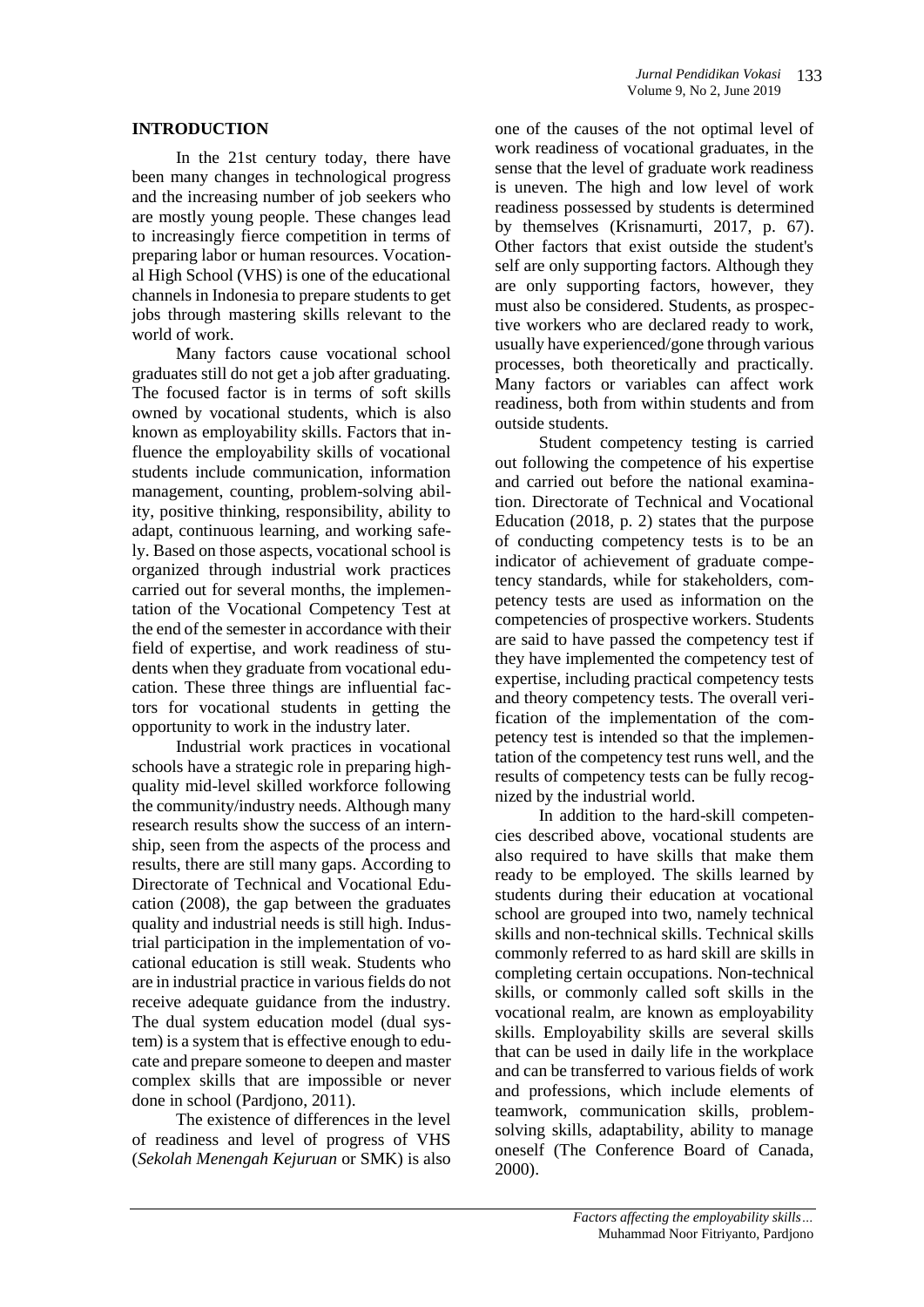The assessment indicators on technical aspects and employability skills are indicators received by the industry. Indicators on the technical skills aspect can be identified through the knowledge and skills of the work field. Employability skills aspects can be identified through indicators of managerial ability and personality/personality. Thus, all the indicators on technical and employability skills already represent the competence level of qualification in the Indonesian Qualification Framework (IQF) (Febriana, Premono, & Iriani, 2017).

The industry is expected to provide the right guidance to students who take part in industrial work practice by giving the list of tasks in the implementation of industrial work practice. The school should improve the students' work readiness by providing training before conducting industrial work practice (Putri & Sutarto, 2018).

The results of students' industrial work practice are good; it can improve students' work learning readiness because industrial work practices have a direct effect on the students' work learning readiness. It means that improving the students' work readiness can be achieved by improving the quality of vocational students. The results of good industrial work practices of students can also improve students' vocational competence because industrial work practices have a direct effect on students' vocational competencies. It means that improving the vocational competence of students in the field of mechanical engineering can be achieved through the improvement of the quality of the good vocational student. The results of good student industrial work practices are also able to improve students' employability skills because industrial work practices have a direct effect on students' employability skills. It means that improving students' employability skills in the field of mechanical engineering can be achieved by improving the quality of vocational students.

Students' good work learning readiness can improve their employability skills because students' work learning readiness directly influences their employability skills. It means that improving students' employability skills in the field of mechanical engineering can be achieved by increasing students' work readiness to the maximum level.

Good vocational competence can improve students' employability skills because students' vocational competencies directly influence students' employability skills. It means that improving students' employability skills in the field of mechanical engineering can be achieved by improving the quality of vocational competencies (Jackson, 2013).

Vocational education is education for vocation or education for occupations. Vocational education for the world of work in question is that through vocational education, someone is trained to have the capacity and capability to be able to carry out a task or position. Capacity is obtained through productive training to produce special skills according to the needs of business and industral world. Capability means that someone is able to work hard (Sudira, 2016).

The implications obtained from industrial work practices or apprenticeship which indirectly affect employability skills through work learning readiness is that apprenticeship can improve employability skills if it is supported by increasing students' work learning readiness to the fullest. It means that improving students' employability skills can be achieved by implementing a good internship and supported by increasing students' work learning readiness to the fullest. Industrial work practice impacts indirectly on employability skills through students' vocational competencies. In this case, apprenticeship is able to improve employability skills if it is supported by the implementation of quality vocational competency tests. It means that the implementation of good internship supported by the implementation of a good vocational competency test will improve students' employability skills.

Based on those statements, these three factors are considered to be able to influence the achievement of students' work abilities - or also known as employability skills in the vocational domain - later. For this reason, it is important to look for and see the factors that influence students' employability skills, starting from industrial work practice factors, work readiness factors, and skill competency factors.

## **RESEARCH METHOD**

This research is ex-post facto research with This study employs a quantitative approach, with an ex-post facto type. The nature of this analytical research is to prove an existing theory. The research was conducted in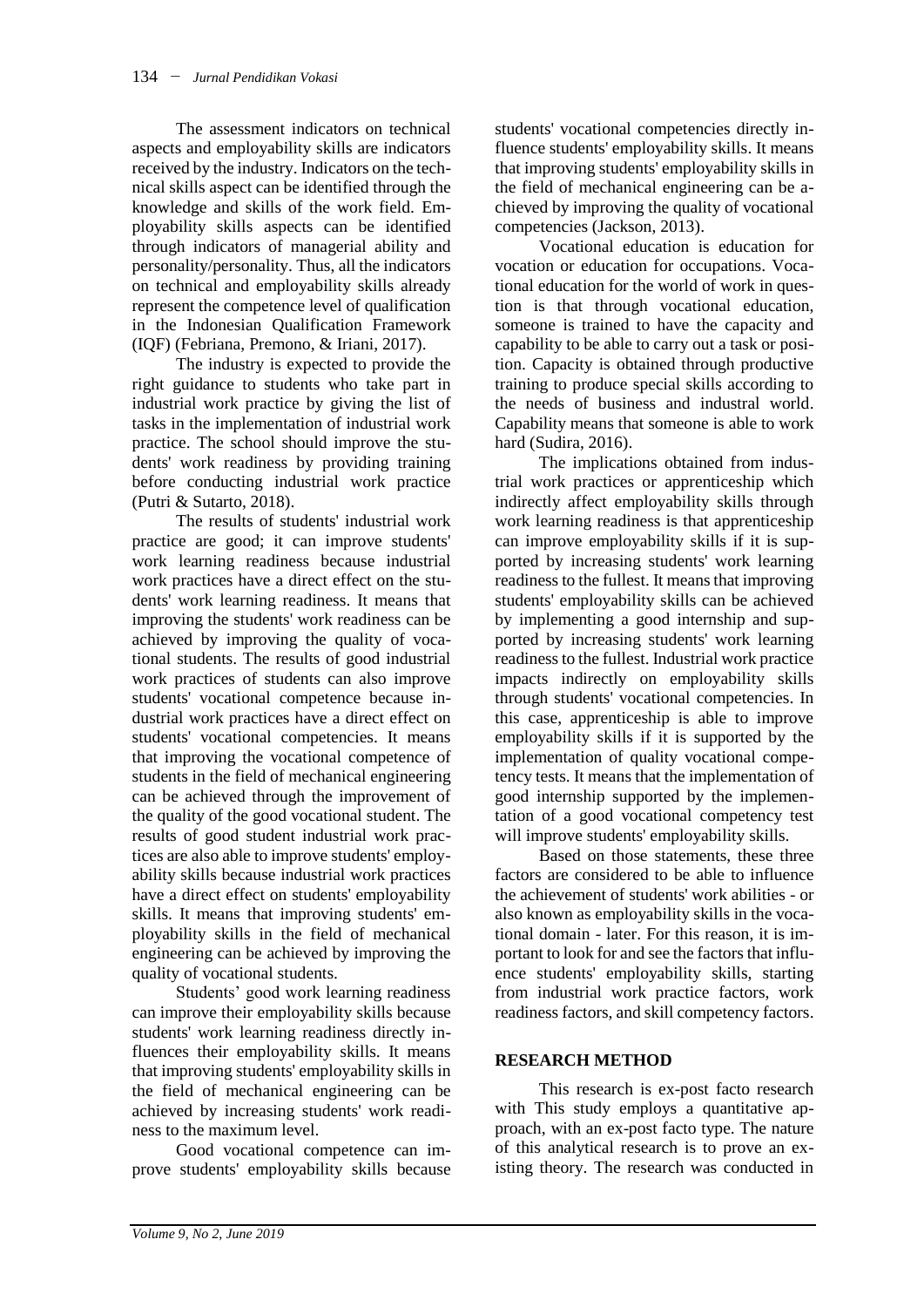the State Vocational Schools and Private Vocational Schools in Special Region of Yogyakarta in the major of Mechanical Engineering. The population of this study was 1060 students. The sampling technique was done using the Multi-Stage sampling technique. Cluster random sampling technique was used to attain the number of clusters from each vocational school. The minimum sample of this study was 444 students. The data were collected using the techniques of documentation and questionnaires. Industrial work practice variables and vocational competencies were taken from the final value of the school's industrial work practices and the final value of the school's skills competency test for the variable of work readiness study and employability skills measured using a questionnaire. The validity test used in this study is the factor analysis technique using the Kaiser-Meyer-Olkin Measure of Sampling Adequacy (KMO MSA). The data analysis technique used in this study is covariance-based Structural Equation Modeling (SEM).

#### **RESULTS AND DISCUSSION**

The results of this study produce a description of the data using the Structural Equation Modeling model and obtain a path analysis based on the previous theory, and path diagram obtained as presented in Figure 1.



Figure 1. Path Diagram

SEM analysis can only be done if the model identification results show that the model belongs to the over-identified category. This identification is done by looking at the df value of the model made (Ghozali, 2017).

Table 1. Result of Degrees of Freedom

| <b>Number</b>                                  | df (degrees of<br>freedom) |  |
|------------------------------------------------|----------------------------|--|
| Number of distinc sample moment                | 36                         |  |
| Number of distinc parameter to be<br>astimated | 19                         |  |
| Degrees of freedom                             | $36-19=17$                 |  |

Table 1 is the output that shows the model df value of 17. It identifies that the model belongs to the over-identified category because it has a positive df value. Therefore, data analysis can proceed to the next stage.

The next testing phase is the model feasibility test consisting of two stages of testing, namely testing the measurement model and the structural model. To test the measurement model, testing the Goodness of Fit (GoF) was conducted to find out how fit the model was with the research data obtained. Figure 2 is the path diagram generated after performing the stages of fulfilling the SEM assumption test.



Figure 2. Output Diagram

Based on the output path diagram, a summary of the GoF test results is made as presented in Table 2.

Table 2. Result Goodness of Fit Model

| <b>Goodness of Fit</b> Cut Value |        | Model<br><b>Score</b> | <b>Notes</b> |
|----------------------------------|--------|-----------------------|--------------|
| Chi-square                       | Small  | 103.637               |              |
| DF                               | >2.0   | 6.096                 | Good Fit     |
| p (probability)                  | >0.05  | 0.000                 | Good Fit     |
| <b>RMSE</b>                      | >0.08  | 0.107                 | Good Fit     |
| GFI                              | >0.09  | 0.947                 | Good Fit     |
| TLI                              | > 0.09 | 0.904                 | Good Fit     |

*Factors affecting the employability skills…* Muhammad Noor Fitriyanto, Pardjono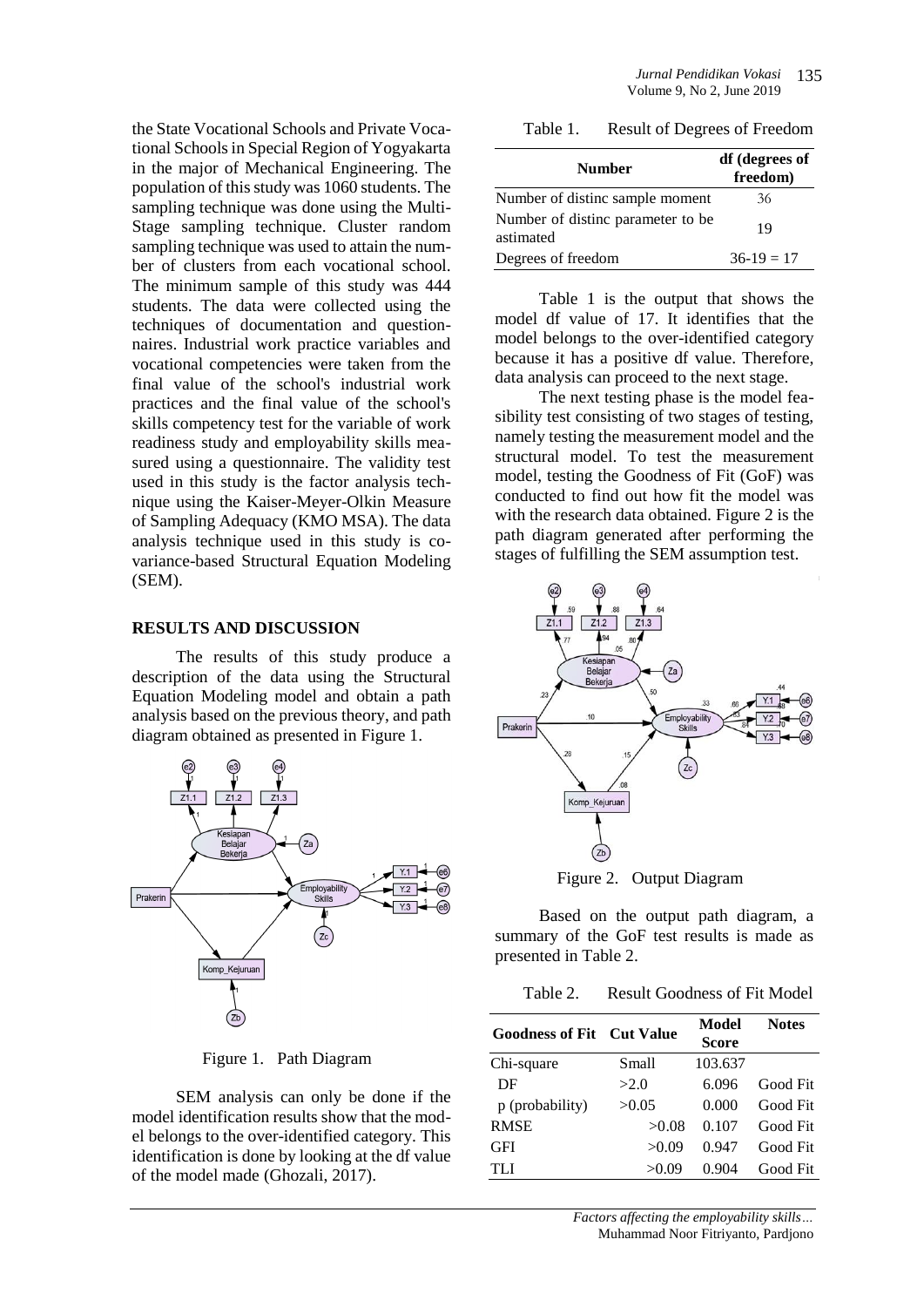The GoF test results are summarized in Table 3 with information on work learning readiness (KBK), Industrial Work Practice (P), Expertise Competence (UKK), and also employability skills (ES), work learning readiness indicator consists of Z1 (mental and attitude), Z2 (a skill), and Z3 (an insight into the world of work). The employability skills indicators consist of Y1 (fundamental skills at the operator level), Y2 (expert level management personnel), and Y3 (teamwork skills at the supervisor level). The modified model is fit with existing data so that hypothesis testing can be done. Hypothesis testing was done by looking at the value of C.R. (critical ratio) in Table 3.

Hypothesis testing was conducted by comparing the value of C.R. in Table 3. The critical value is identical to the calculated t value, which is 1.65 at the 5% significance level. If the value of C.R. is greater than the critical value with a significance level of p  $<$ 0.05, then it means that the proposed hypothesis is accepted. However, if the value of C.R. has not been able to reach its critical value at a significance level of  $p > 0.05$ , then it can be inferred that the proposed hypothesis is rejected.

The following is a discussion of each factor analysis test or hypothesis test based on the test results summarized in Table 3:

In Table 3, the value of C.R. amounting to 4.690 means that this value exceeds the critical value, which is 1.65. These results indicate that the factors of industrial work practice have a significant influence on work learning readiness with a coefficient of 0.156. C.R value. Therefore, the hypothesis is accepted. The fieldwork practice has a significant impact on

the readiness of vocational school students majoring mechanical engineering in Yogyakarta Special Region; it is contrary to the research conducted by Firdaus (2012) entitled Production unit, engineering and family support in vocational students' work readiness, showing that work training experience has a significant effect on students' work readiness by 50.1%. It proves that, currently, students have a good and right experience in industrial work, so these students will have good work readiness, supported by the experience possessed by these students, in this case, the students of the mechanical engineering program.

Then, the value of C.R. amounting to 6.196 means that this value exceeds the critical value, which is 1.65. These results indicate that industrial work practice factors have a significant effect on vocational competencies with a coefficient of 0.218. It is in line with a research conducted by Putriatama, Patmanthara, and Sugandi (2016) entitled Contribution of industrial worker experience, world work insights, and vocational competence competence of computer engineering and jaringa expertise. The results of the study show that there is a positive and significant influence between an internship, insight into the world of work, and competency on work readiness. It is in line with Huda, Thoharuddin, and Sore (2019) in his research entitled The effects of industrial work practices, vocational competencies, and parents' socio-economic conditions on work interest and work readiness of computer and networking expertise in Sintang City, showing that industrial work practices have a significant effect on work readiness with an effect of 0.009.

| <b>Path Analyzed</b> | <b>Estimation</b> | S.E  | C.R    | P    |
|----------------------|-------------------|------|--------|------|
| KBK - P              | 0.156             | .003 | 4.690  | .000 |
| $UKK - P$            | 0.218             | .035 | 6.196  | .000 |
| $ES - KBK$           | 0.309             | .039 | 7.953  | .000 |
| ES – UKK             | 0.083             | 0.28 | 2.989  | .003 |
| $ES - P$             | 0.042             | .020 | 2.125  | .034 |
| $Z1.1 - KBK$         | 1.000             |      |        |      |
| $Z1.2 - KBK$         | 0.993             | .052 | 19.194 | .000 |
| $Z1.3 - KBK$         | 0.326             | .019 | 17.505 | .000 |
| $Y.1 - ES$           | 1.000             |      |        |      |
| $Y.2 - ES$           | 1.296             | .090 | 14.359 | .000 |
| $Y.3 - ES$           | 0.892             | .064 | 13.985 | .000 |

Table 3. Regression Weights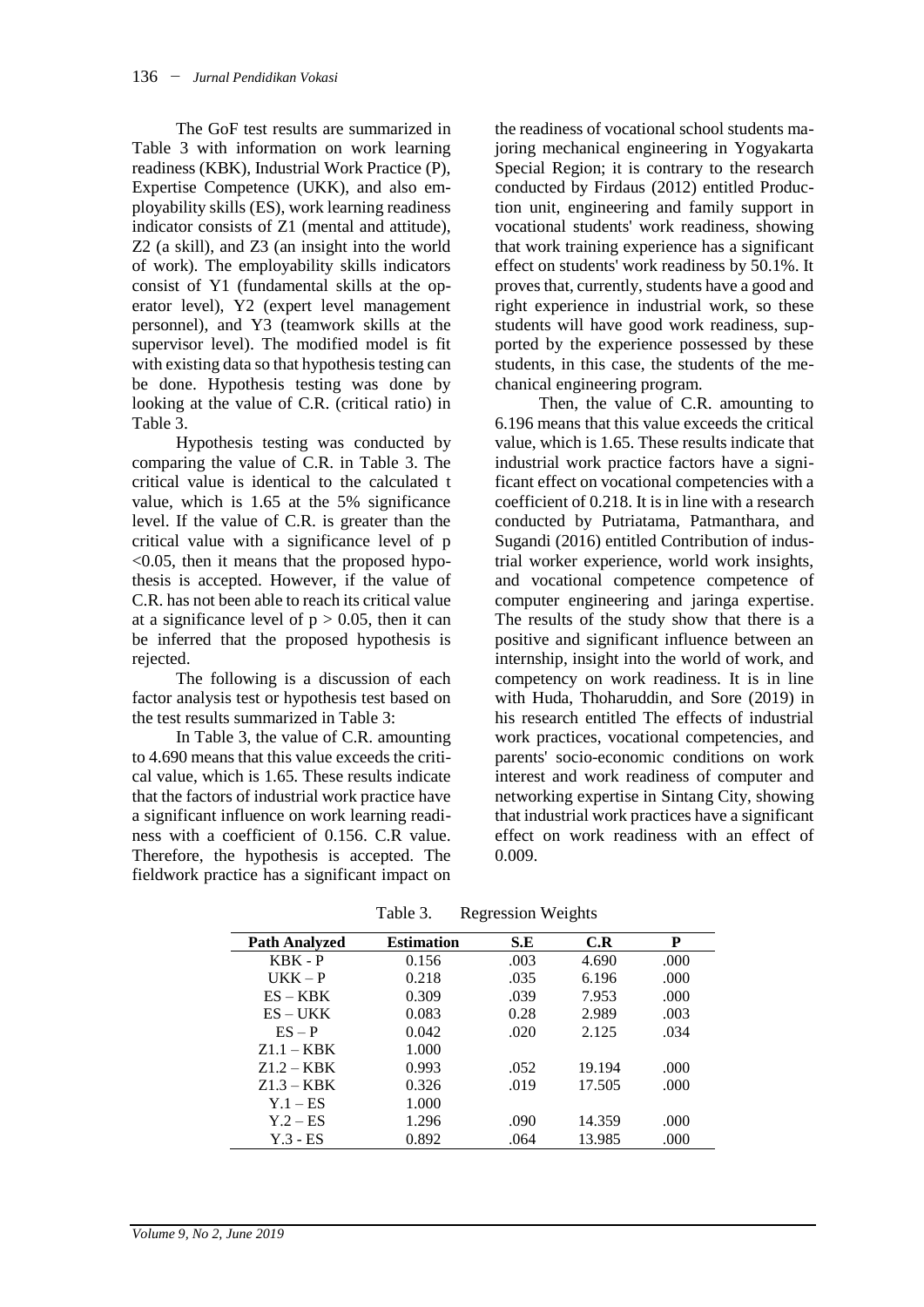Then, the value of C.R. amounting to 2.125 means that this value exceeds the critical value, which is 1.65. These results indicate that the internship factor has a significant effect on employability skills with a coefficient of 0.042. It is in line with research conducted by Susanti, Waras, and Dardiri (2015) who state that vocational students say that the suitability of industrial work practices contributes to student employability skills 28.35. Students who have implemented the apprenticeship well, namely in terms of time or length of internship, appropriateness of internship, and discipline in the implementation of daily apprenticeship will affect their ability to work or student employability skills because these students are trained in obtaining skills relevant to the business world and the world of work that students do not get while at school.

Next, the value of C.R. amounting to 7.953 means that this value exceeds the critical value, which is 1.65. These results indicate that the work learning readiness factor has a significant influence on employability skills with a coefficient of 0.309 C.R value. Thus, it can be said that good work readiness in a student has a big influence on his employability skills because the indicators of work learning readiness and employability skills are quite similar. In work readiness, the indicators include mental and attitudes, skills, and knowledge. In employability skill, if seen in more detail, the indicators also include components in analyzing, communicating, negotiating, and planning skills. All sub-indicators or subcomponents are included in the vocational students' employability skills category in developing their job skills.

The next is 2.989. This value exceeds the critical value of 1.65. It shows that vocational competency factors have a significant influence on employability skills with a coefficient value of 0.083. Thus, it can be said that with the implementation of competency skills tests that are competent, especially in the field of mechanical engineering expertise in vocational high schools, it has a large influence on employability skills for students because vocational competence in vocational schools aims to produce graduates who have proven and competent skills in accordance with their fields of expertise. Vocational competency test is carried out at the end of class XII before students graduate with written exam questions and practices made by teachers and experts in their fields, in this case, in the mechanical engineering field. Employability skills will be formed by testing students through competencies that students must achieve in procedural and effective ways of working so that if students have passed the skills competency test, the vocational student's employability skills will increase, especially in the aspect of problem-solving. It is in line with the research conducted by Putriatama et al. (2016) that there is a significant influence between internship experience, work insight, and vocational competencies for work readiness through employability skills.

Furthermore, the value of t calculated for industrial work practice factors affects employability skills through vocational competence of 2.649. Industrial work practice has a significant effect if the value of t count t table  $(1.965)$ . The internship factor has a significant influence on employability skills through vocational competence with a coefficient value of 0.043. Employability skills will increase if the implementation of industrial work practice carried out by students at the time of class XI is carried out well and automatically increases work learning readiness due to the experience possessed by students after completion of industrial work practices. Therefore, employability skills become good when the application of industrial work practice by students is well followed by good work learning readiness. It is in line with the research conducted by Putriatama et al. (2016) stating that there is a significant effect of internship experience, vocational competence on readiness employment through employability skills of 54%, and the remaining 46% is influenced by other factors outside the model.

Finally, industrial work practice factors affect employability skills through vocational competence in the amount of 4.036. Industrial work practice has a significant effect if the value of t count> t table  $(1.965)$ . The industrial work practice factor has a significant influence on employability skills through vocational competencies with a coefficient of 0.117. A vocational competency is a number of competencies tested at the end of the study period found in a group of subjects in vocational high schools. It means that by completing the industrial work practices in class XI and skills competency tests in class XII, students' work-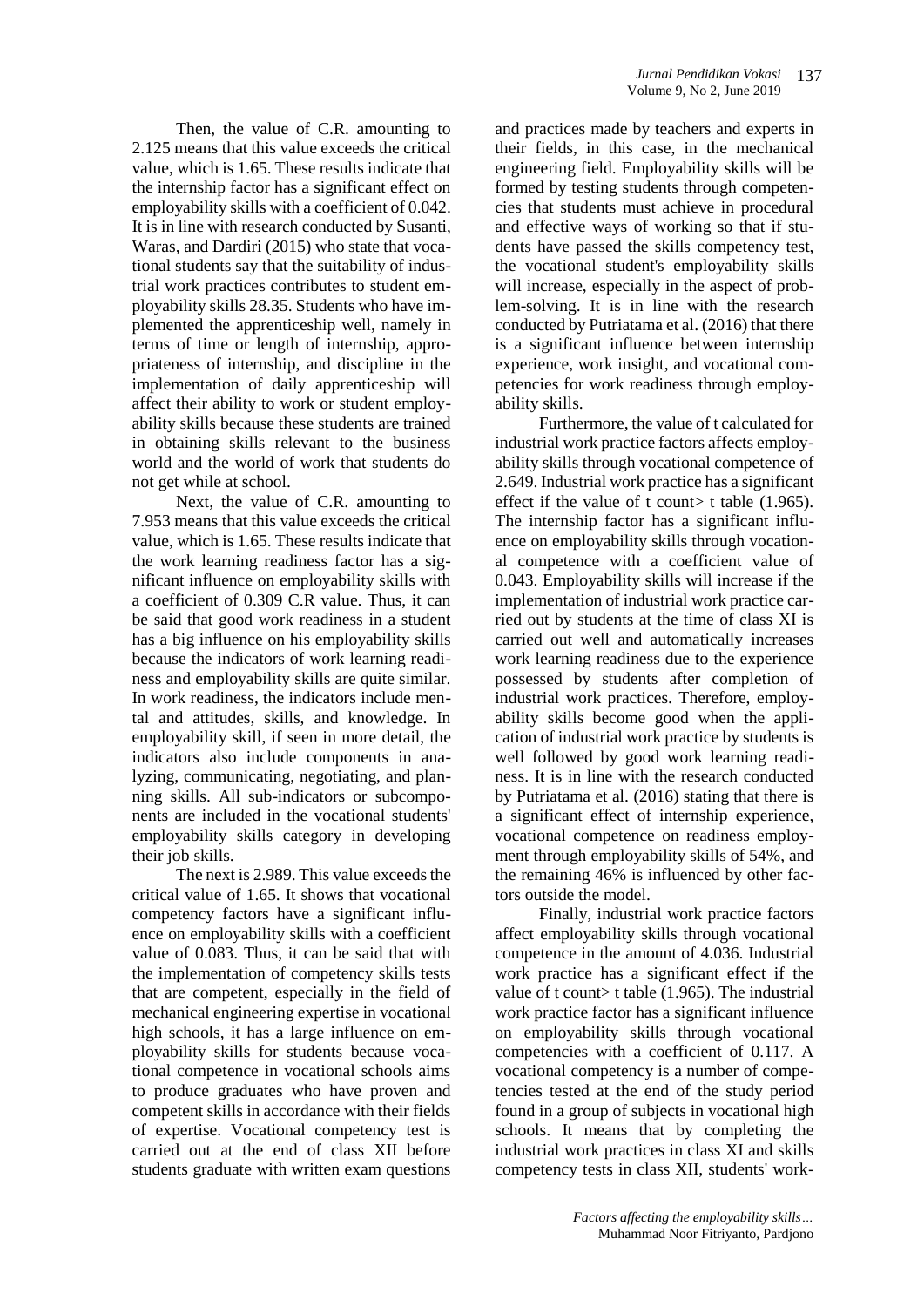ing ability or employability skills will increase. Two variables or two factors, apprenticeship and vocational competence, are the basic requirements that students must fulfill to graduate and achieve overall school activities aimed at improving job skills or employability skills.

So far, there have not been found the results of research on the indirect effect of industrial work practices on employability skills through readiness to work. However, the influence of work readiness on employability skills can be traced from several studies related to the achievement of technical and non-technical skills. The application of technical and nontechnical skills in the learning environment of vocational schools generally provides an outstanding influence on character development. It also influences the development of students' employability skills.

There are limitations to the research, namely the measurement of industrial work practices uses the value of apprenticeship from the school or secondary data, causing the score given by the school to have a minimum score of B or good. This condition does not show the real condition because the students' abilities, if measured, are various, from low to very high.

The existence of several schools in the implementation of skills competency tests carried out in different periods, and different test packages cause the measurement parameters used are not the same because the provincial education office adjusts the completeness of the equipment facilities owned by the vocational high schools. Therefore, in this case, it cannot control the quality of the same test for the entire population.

# **CONCLUSION**

Based on the results of the research previously discussed, some conclusions are drawn as follows. (1) There is a direct influence on the apprenticeship to the preparation of vocational students majoring mechanical engineering in Yogyakarta Special Region with a Critical Ratio value of 4.690 and a coefficient of 0.233. (2) There is a direct influence of apprenticeship on vocational competence of vocational students majoring mechanical engineering in Yogyakarta Special Region with a Critical Ratio of 6.196 and a coefficient of 0.282. (3) There is a direct influence of

apprenticeship on the employability skills of vocational students majoring mechanical engineering in Yogyakarta Special Region with a Critical Ratio of 2.125 and a coefficient of 0.101. (4) There is a direct effect of work readiness on the employability skills of vocational students majoring mechanical engineering in Yogyakarta Special Region with a Critical Ratio of 7.953 and a coefficient of 0.501. (5) There is a direct effect of vocational competence on the employability skills of vocational students majoring mechanical engineering in Yogyakarta Special Region with a Critical Ratio of 2.989 and a coefficient of 0.154. (6) There is an indirect influence of apprenticeship on employability skills through work readiness of vocational students majoring mechanical engineering in Yogyakarta Special Region with a Critical Ratio of 2.649 and a coefficient of 0.117. (7) There is an indirect influence of apprenticeship on employability skills through the vocational competence of vocational students majoring mechanical engineering in Yogyakarta Special Region with a Critical Ratio of 4.036 and a coefficient of 0.043.

Thus, it can be concluded that the work readiness factor has the highest coefficient value compared to other factors. The coefficient value that is owned is 7.953. Job readiness factor is the strongest predictor that affects employability skills.

Based on the conclusions made, suggestions are proposed as follows: (1) Students' employability skills can be improved by training students in guidance on Industrial Work Practices through communication technology such as e-mail, WhatsApp, Google Drive, etc. in a systematic and structured manner. It will shape their communication skills. (2) Information management owned by students can be trained by familiarizing class discussions about the insights of the business and industry through the direction of the vocational school teacher managing special job fair or through the vocational development center owned by the school so that the information students get is always updated. (3) Employability skills can be improved by familiarizing students with calculating using the mechanical engineering parameter formula both during teaching and learning activities in the classroom and during the final practice exam or expertise competency test. (4) The teacher does not help students who are examining even though students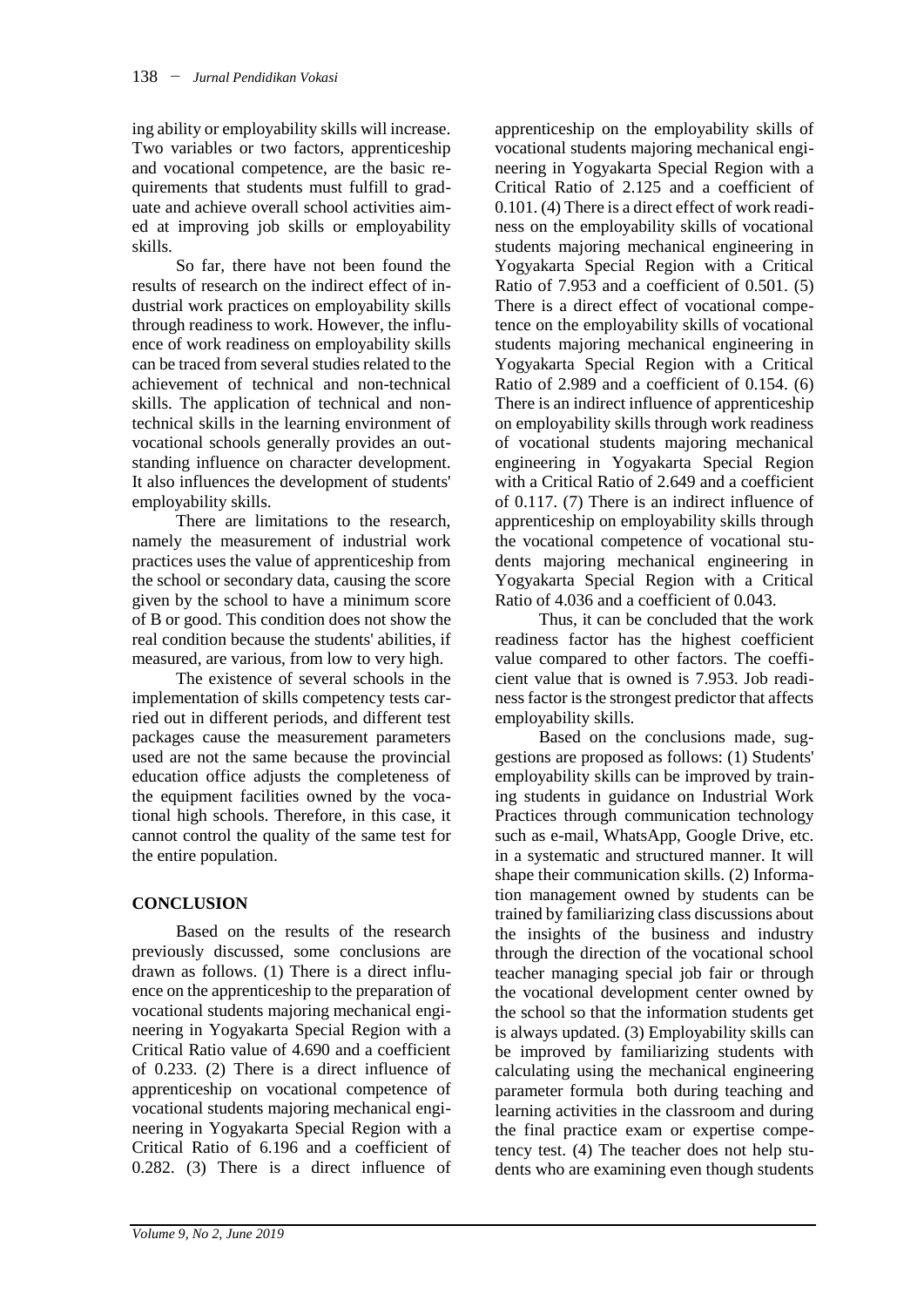are in a state of full pressure/underpressure, with the aim that mentally trained students are able to solve the problem well. (5) Employability skills will be formed by encouraging students to conduct SOP workshops with high commitment and discipline, such as giving penalties if students do not use safety shoes when they are in the workshop. (6) Vocational high schools can improve students' work-readiness with periodic and controlled career guidance, which can be achieved through homerooms, vocational development centers owned by schools, or invite industry parties to schools regularly and periodically. Finally, there is a need for further research to uncover other factors that have a significant influence on students' vocational skills, particularly on their employability skills, such as the learning environment, workplace insights, students' interests and talents, students' learning outcomes, and family economy.

## **REFERENCES**

- Directorate of Technical and Vocational Education. (2008). *Pelaksanaan prakerin*. Jakarta: Directorate of Technical and Vocational Education, Department of National Education.
- Directorate of Technical and Vocational Education. (2018). *Pedoman penyelenggaraan UN kompetensi keahlian SMK tahun pelajaran 2018/2019*. Jakarta: Directorate of Technical and Vocational Education.
- Febriana, R., Premono, A., & Iriani, T. (2017). Industrial assessment to technical and employability skills students based on KKNI (in Jakarta Region). *Jurnal Pendidikan Vokasi*, *7*(3), 340–348. https://doi.org/10.21831/jpv.v7i3.16599
- Firdaus, Z. Z. (2012). Pengaruh unit produksi, pengalaman prakerin dan dukungan keluarga terhadap kesiapan kerja siswa SMK. *Jurnal Pendidikan Vokasi*, *2*(3), 397–409. https://doi.org/10.21831/jpv. v2i3.1045
- Ghozali, I. (2017). *Konsep aplikasi dengan program AMOS 21*. Semarang: Badan Penerbit Universitas Diponegoro.
- Huda, F. A., Thoharuddin, M., & Sore, A. D. (2019). Pengaruh kondisi sosial

ekonomi orang tua terhadap kesiapan kerja siswa SMK keahlian teknik komputer dan jaringan se-kota Sintang. *VOX EDUKASI: Jurnal Ilmiah Ilmu Pendidikan*, *10*(1), 66–77. https://doi. org/10.31932/ve.v10i1.326

- Jackson, D. (2013). The contribution of workintegrated learning to undergraduate employability skill outcomes. *Asia-Pacific Journal of Cooperative Education*, *14*(2), 99–115.
- Krisnamurti, T. F. (2017). Faktor-faktor yang mempengaruhi kesiapan kerja siswa SMK. *Jurnal Pendidikan Dan Ekonomi*, *6*(1), 65–76. Retrieved from http:// journal.student.uny.ac.id/ojs/index.php/ ekonomi/article/view/6075
- Pardjono, P. (2011). *Peran industri dalam pengembangan SMK*. *Paper presented at Workshop on the Role of Industry in the Development of Vocational High School on 19 February 2011*. Bantul, Yogyakarta.
- Putri, D. Y., & Sutarto, S. (2018). The effect of industrial work practice, guidance intensity of industrial side, and vocational competence on working readiness of grade XII students of banking program, Vocational High School Perbankan, Pekanbaru. *Jurnal Pendidikan Vokasi*, *8*(2), 132–142. https://doi.org/10.21831/jpv.v8i2.18908
- Putriatama, E., Patmanthara, S., & Sugandi, R. . (2016). Kontribusi pengalaman prakerin, wawasan dunia kerja dan kompetensi kejuruan melalui employability skill serta dampaknya terhadap kesiapan kerja lulusan SMK kompetensi keahlian teknik komputer dan jaringan di Probolinggo. *Jurnal Pendidikan: Teori, Penelitian, Dan Pengembangan*, *1*(8), 1544–1554. https://doi.org/10.17977/JP.V1I8.6643
- Sudira, P. (2016). *TVET abad XXI - Filosofi, teori, konsep, dan strategi pembelajaran vokasional*. Yogyakarta: UNY Press.
- Susanti, A. I., Waras, W., & Dardiri, A. (2015). Kontribusi persepsi siswa tentang kualitas guru, kesesuaian, dan hasil prakerin terhadap employability skills siswa SMK. *Teknologi Dan Kejuruan:*